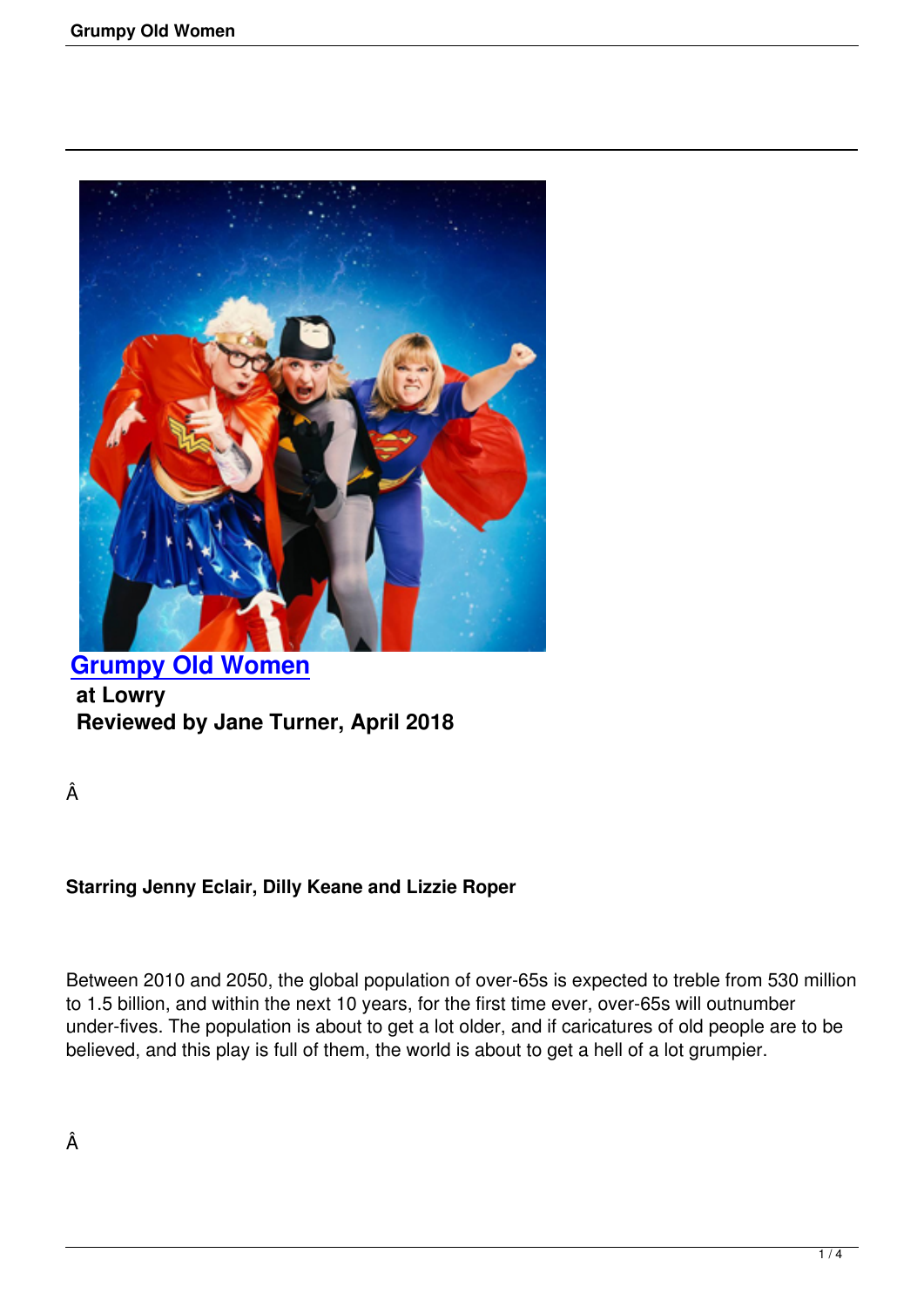Recent newspaper headlines such as †Are Grandma and Grandpa bad for the environment?' and â€~Are selfish baby boomers making life difficult for younger generations by hanging on to wealth, jobs and property $\hat{\mathbf{a}} \in \mathbb{M}$  is enough to make anyone over the age of 50 grumpy. If there is one thing that makes *me* turn into a grumpy old woman, itâ€<sup>™</sup>s this inter-generational sparring that lets politicians off the hook.

## Â

But rather than getting grumpy about being blamed for such serious problems, the grumpy old women in this play, moan about the menopause, housework, manspreading, mindfulness, cellulite, old-age sex, men, and a whole host of other niggles and nasties that many of us experience as we age. They did get a dig in about the fact that some women have had their state pension age increased (to loud applause from the audience) which they likened to †being mugged once a week for a decade', and they slagged off Donald Trump more than once. But mostly it was just a moanfest with lots of laughs about the foibles of ageing.

### Â

Lizzie Roper bounced on stage as  $\hat{a} \in HRT$  woman $\hat{a} \in T^M$ , Jenny  $\tilde{A}$ ‰clair puffed and panted as â€~menopausal woman' whipping her cardigan on and off and regularly wringing out her clothing. Dilly Keane creaked on as †hatchet face woman' and spent most of the evening trying and failing to get up out of a chair. All three did a great job of sending up their grumpy old selves. I laughed a lot, more than I expected to, mostly because I recognised many of their frustrations, being on the â€~wrong' side of 50 myself. Taking an age to scroll down to one's date of birth online and missing the walnuts off the whips being two personal bugbears I could easily get into a strop about. Their sketch about the wardrobe essentials of middle aged women was hilarious and reminded me to ditch any stripy tops and never to buy a gilet.

Â

But I do think this type of gender stereotypifying comedy has limited appeal because surely the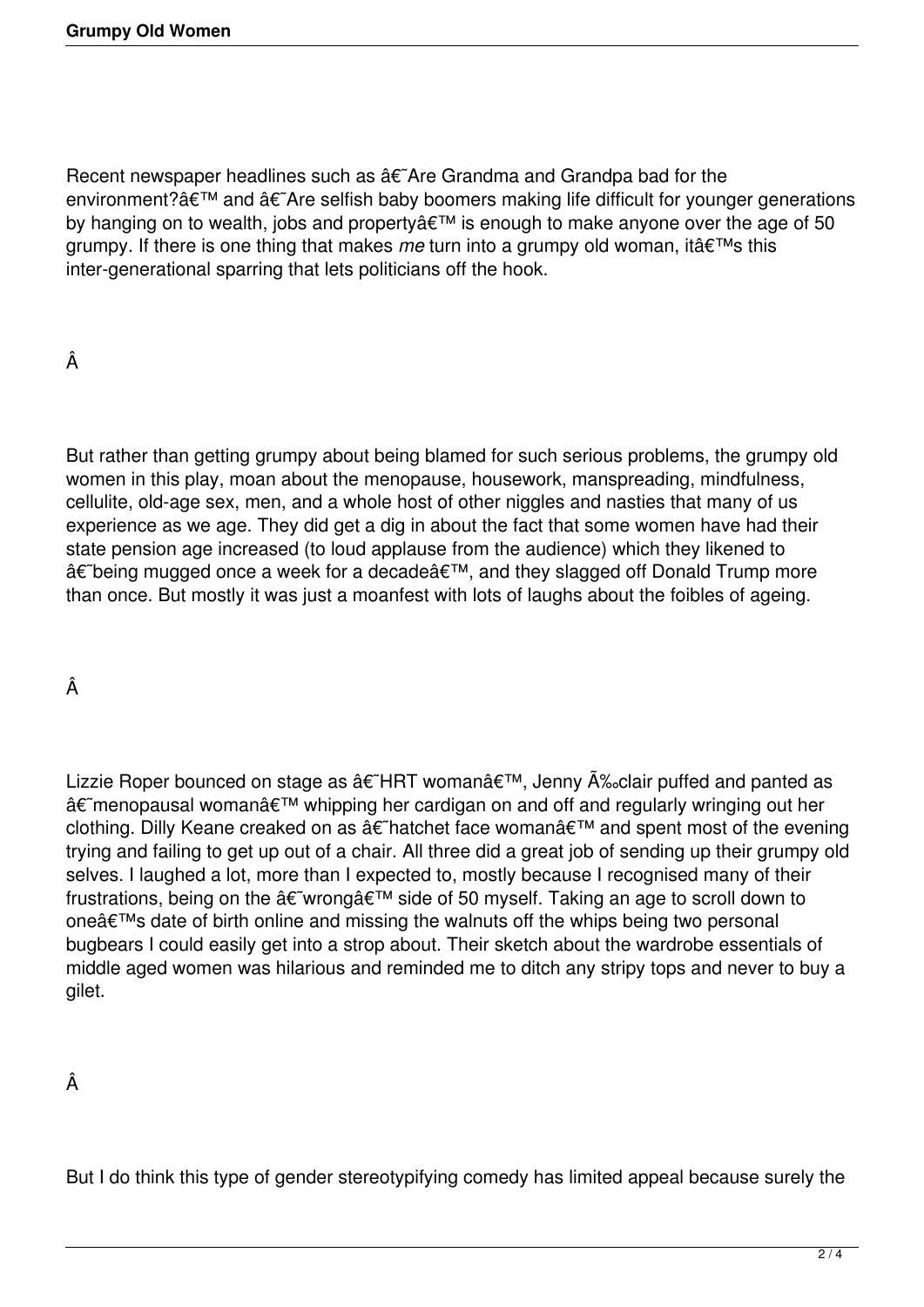world where women-do-this and men-do-that has changed? As Theresa May found out to probable regret when she said on national TV that around the house, there were  $\hat{a}\hat{\epsilon}$  boy jobs and girl jobs' – result; furore by zealous women yelling †sexism'. However, if the statistics are right and the population is getting older, Eclair and co should still get appreciative audiences of  $\tilde{a}\tilde{\epsilon}$  real women who still make gravy out of giblets $\hat{a}\epsilon^{\text{TM}}$  who can laugh at themselves for some time to come.

## Â

While gender stereotypes are often used to get a few laughs (or as in the PM $\hat{a} \in T^{M}$ s case, hysterical assertions), these days you must be careful about causing offence, as some grumpy women - usually of the younger species - just can't take this kind of skit anymore. Luckily for this aged cast, the mostly female audience looked like being from the same generation so probably had thicker - as well as older - skin, and the ability to withstand and appreciate such banter for what it is. A younger female audience would probably haul the cast up in front of judge and jury for offences against their sensitivities, especially for the jokes about teenagers who apparently are  $a \in \mathfrak{m}$  unable to tie their own shoelaces unless they have watched a video on YouTube'.

# Â

But, even though I often laugh at my ageing self, dislike taking out the bins and was entertained by some of the incisive wisecracks and energetic horseplay, I was a bit disappointed that these three very grumpy and characterful women mostly talked about domestic (who throws the toilet roll tube out) and bodily (menopausal) issues. Apart from a quick mention of the state pension age, they left out all the hard stuff such as housing, the environment, and the national debt, all of which have been blamed on the grumpy generation that these three clever comedians represent. This grumpy woman would have used the opportunity to strike back at whingeing millennials and demonstrate why women of a certain age have just as much, if not more to say and offer as younger women.

Â

But I really must compliment these three magnificent examples of older women, Eclair, Keane